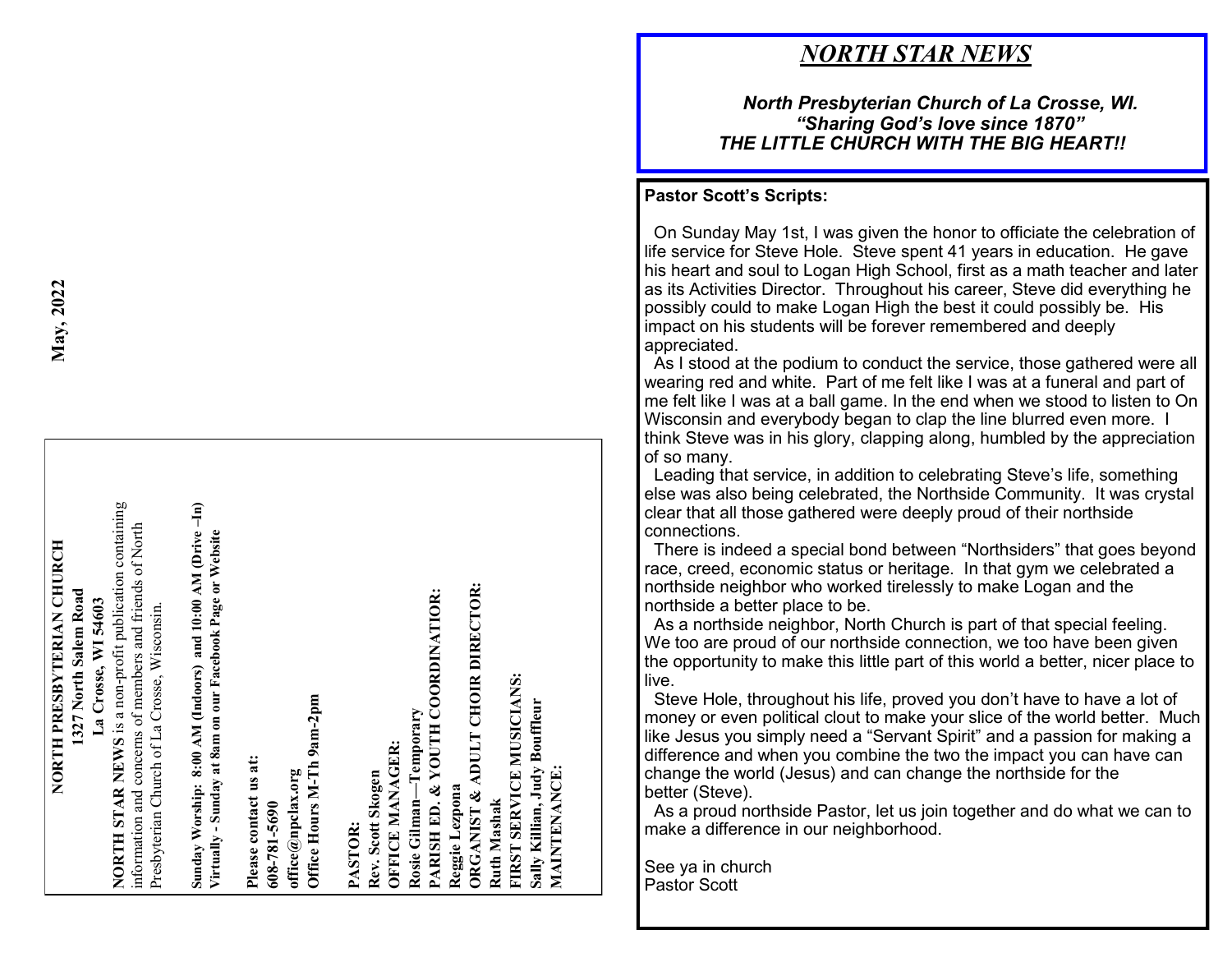## North Presbyterian Church's



## **Little Free Pantry**

#### PLEASE!!!

No canned foods or liquids that will freeze or spoil during winter. Never put in any glass jars, shaving razors, or expired foods.

#### **FOODS**

Packaged Dinners (Mac & Cheese, etc.) Pasta & Rice Ramen Noodles Dry Soups & Sauces Dry Fruit & Nut (Raisins, Energy bar, etc.) Flour & Grains (Baking Mixes) Cereals (Ready to Eat, Oatmeal, etc.) Crackers (Saltines, Graham, etc.) Salt & Pepper and other Spices

Peanut Butter

Condiments

Vegetable Oil

Powdered Milk

Pet Foods

#### **Personal Care Items**

**Toilet Paper** 

Diapers (All Sizes) & Wipes Feminine Hygiene Products

Hygiene Products

Toothbrush / Toothpaste / Floss

Deodorant

Laundry Soap

#### Clothing – New

Socks & Underwear Gloves, Mittens, & Hats (In Winter)

**TAKE WHAT YOU NEED LEAVE WHAT YOU CAN THANK YOU!** 



## **RUMMAGE SALE June 10 & 11**

#### **NEED ITEMS FOR OUR ANNUAL RUMMAGE SALE!!**

The proceeds from our sale will help support our Deacon and Youth Ministry!

#### DONATIONS NEEDED!!

Donations can be dropped off at the church between 9am-Noon M-TH. Please call the church office for alternative times or if you need assistance dropping items off. If possible, please bring items in labeled covered boxes or bins.

### **We WILL ACCEPT……..Children's Clothing**

## **We do NOT ACCEPT Televisions or Adult Clothing**

We will need help setting up when the time comes. Please email or call the church office if you'd be willing to help set up and/or help the day of the event.

## **THANK YOU!**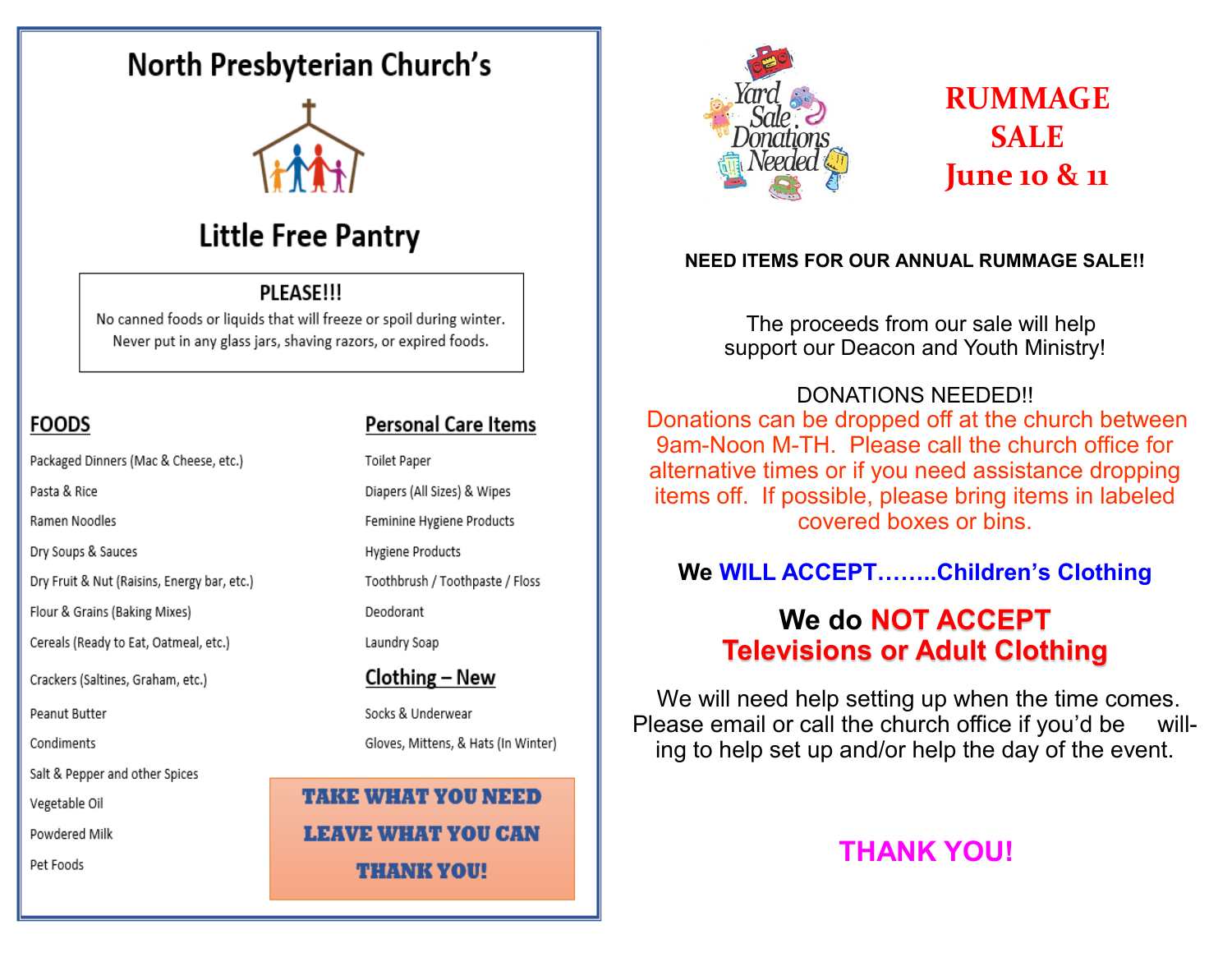## **VBS June 27—June 30th "Our God is an Awesome God"** VBS<br>
June 27—June 30th<br>
"Our God is an Awesome God"<br>
Date: June 27th—June 29th / Time: 1pm-3pm<br>
Monday—Wednesday<br>
Monday thru Wednesday we will be at the church from<br>
1—3 p.m. We will have a lessoned themed around God's<br>

\*\*\*\*\*\*\*\*\*\*

#### **Date: June 27th—June 29th / Time: 1pm-3pm Monday—Wednesday**

Monday thru Wednesday we will be at the church from Love, Creation, Why He gave us the Ten Commandments and the miracle of Jesus. We will also learn the five steps  $*$  of prayer and communicating with God. There will also of prayer and communicating with God. There will also be crafts, music, refreshments and games.

Please sign up in the Narthex or church office.

#### **Thursday, June 30th / Time 8am-4m Sugar Creek Explorer Day Camp** Grades K-5<sup>TH</sup>

Come and join the fun at Sugar Creek Bible Camp for a day of music, story-lessons, crafts, games, pony-rides and swimming. We will leave the church at 8:00am and arrive back at 4:00pm. Lunch and snacks will be included. Please sign up in the Narthex or church office.



North Presbyterian Church would like to congratulate our 2022 High School Graduates!!

*On Sunday, May 29,* North Church will honor its graduates during the 10:00 am worship service.

**Please contact the church office at 781-5690 or email office@npclax.org with your graduate information.**



#### **April 2022 Session Meetings Highlights:**

- Confirmation students met with session members and shared their statements of faith. Session members voted to have the candidates be accepted into membership through the reaffirmation of their faith.
- Pastor Scott will hold a new member class in May.
- The Mission Committee members shared their recommendation that 25% of the church's mission budget should go internationally, 25% regionally/John Knox Presbytery, and 50% locally.
- The Great River Cleanup Committee asked session to support its river cleanup. The session members voted to donate \$200 to help sponsor the river cleanup.
- The session will receive some bids on fixing the church roof.
- Rosie Gilman will be hired to fill in as office manager parttime until a new manager can be hired.